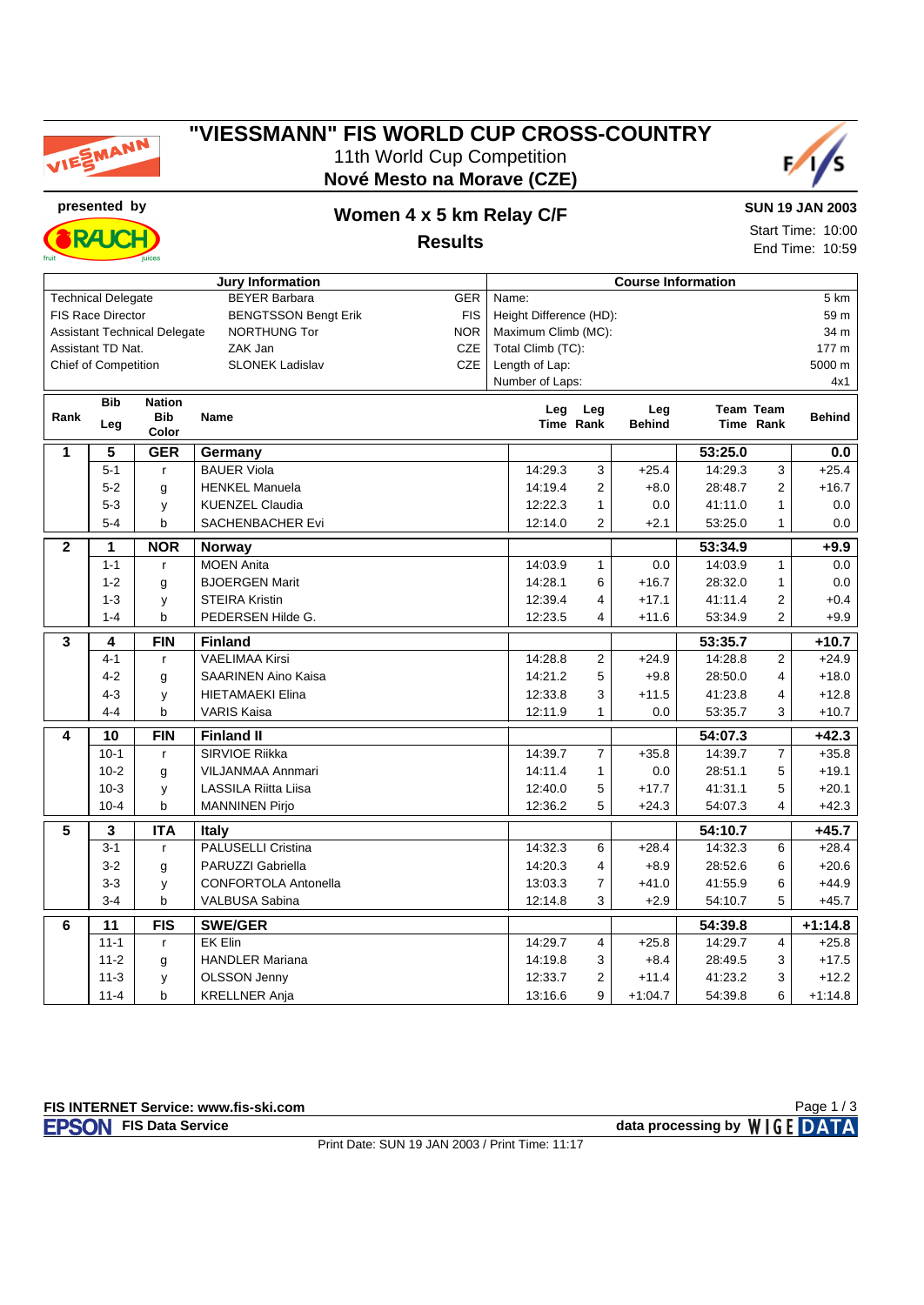

#### **"VIESSMANN" FIS WORLD CUP CROSS-COUNTRY** 11th World Cup Competition **Nové Mesto na Morave (CZE)**



**RAJC** 

## **presented by Women 4 x 5 km Relay C/F Results**

**SUN 19 JAN 2003** Start Time: 10:00 End Time: 10:59

| Rank           | <b>Bib</b>              | <b>Nation</b><br><b>Bib</b> | <b>Name</b>                 | Leg     | Leg            | Leg           |         | <b>Team Team</b> |               |
|----------------|-------------------------|-----------------------------|-----------------------------|---------|----------------|---------------|---------|------------------|---------------|
|                | Leg                     | Color                       |                             |         | Time Rank      | <b>Behind</b> |         | Time Rank        | <b>Behind</b> |
| $\overline{7}$ | $\mathbf{2}$            | <b>RUS</b>                  | <b>Russia</b>               |         |                |               | 54:59.7 |                  | $+1:34.7$     |
|                | $2 - 1$                 | $\mathsf{r}$                | LAJSKAJA DENISOVA Marina    | 14:54.0 | 9              | $+50.1$       | 14:54.0 | 9                | $+50.1$       |
|                | $2 - 2$                 | g                           | <b>VASILIEVA Lillia</b>     | 14:40.7 | $\overline{7}$ | $+29.3$       | 29:34.7 | $\overline{7}$   | $+1:02.7$     |
|                | $2 - 3$                 | y                           | <b>GAVRIILJUK Nina</b>      | 12:43.9 | 6              | $+21.6$       | 42:18.6 | $\overline{7}$   | $+1:07.6$     |
|                | $2 - 4$                 | þ                           | SIDKO Alena                 | 12:41.1 | 6              | $+29.2$       | 54:59.7 | $\overline{7}$   | $+1:34.7$     |
| 8              | $\overline{\mathbf{8}}$ | <b>NOR</b>                  | Norway II                   |         |                |               | 55:42.4 |                  | $+2:17.4$     |
|                | $8 - 1$                 | $\mathsf{r}$                | SKOFTERUD Vibeke W.         | 15:02.5 | 11             | $+58.6$       | 15:02.5 | 11               | $+58.6$       |
|                | $8 - 2$                 | g                           | <b>GJOEMLE Ella</b>         | 14:43.1 | 8              | $+31.7$       | 29:45.6 | 10               | $+1:13.6$     |
|                | $8 - 3$                 | y                           | <b>OESTBY Jannike</b>       | 13:07.9 | 8              | $+45.6$       | 42:53.5 | 8                | $+1:42.5$     |
|                | $8 - 4$                 | b                           | SORKMO Maj Helen            | 12:48.9 | $\overline{7}$ | $+37.0$       | 55:42.4 | 8                | $+2:17.4$     |
| 9              | $\boldsymbol{9}$        | <b>GER</b>                  | <b>Germany II</b>           |         |                |               | 56:17.7 |                  | $+2:52.7$     |
|                | $9 - 1$                 | $\mathsf{r}$                | <b>BOEHLER Stefanie</b>     | 14:29.9 | 5              | $+26.0$       | 14:29.9 | 5                | $+26.0$       |
|                | $9 - 2$                 | g                           | <b>KLAUS Isabel</b>         | 15:13.9 | 11             | $+1:02.5$     | 29:43.8 | 9                | $+1:11.8$     |
|                | $9 - 3$                 | y                           | <b>ZEIBIG Yvonne</b>        | 13:33.2 | 12             | $+1:10.9$     | 43:17.0 | 11               | $+2:06.0$     |
|                | $9 - 4$                 | b                           | RESCHWAMM SCHULZE Anke      | 13:00.7 | 8              | $+48.8$       | 56:17.7 | 9                | $+2:52.7$     |
| 10             | 6                       | <b>CZE</b>                  | <b>Czech Republic</b>       |         |                |               | 56:52.7 |                  | $+3:27.7$     |
|                | $6 - 1$                 | $\mathsf{r}$                | <b>BALATKOVA Helena</b>     | 14:41.0 | 8              | $+37.1$       | 14:41.0 | 8                | $+37.1$       |
|                | $6 - 2$                 | g                           | RAJDLOVA Kamila             | 14:54.7 | 9              | $+43.3$       | 29:35.7 | 8                | $+1:03.7$     |
|                | $6-3$                   | y                           | <b>MARKELOVA Petra</b>      | 13:29.5 | 11             | $+1:07.2$     | 43:05.2 | 9                | $+1:54.2$     |
|                | $6-4$                   | b                           | <b>LETENSKA Petra</b>       | 13:47.5 | 11             | $+1:35.6$     | 56:52.7 | 10               | $+3:27.7$     |
| 11             | $\overline{7}$          | <b>FRA</b>                  | <b>France</b>               |         |                |               | 58:01.5 |                  | $+4:36.5$     |
|                | $7 - 1$                 | $\mathsf{r}$                | <b>BOURGEOIS PIN Elodie</b> | 15:43.7 | 12             | $+1:39.8$     | 15:43.7 | 12               | $+1:39.8$     |
|                | $7 - 2$                 | g                           | <b>STORTI Aurelie</b>       | 15:25.6 | 12             | $+1:14.2$     | 31:09.3 | 12               | $+2:37.3$     |
|                | $7 - 3$                 | y                           | VAXELAIRE-PIERREL Annick    | 13:09.8 | 9              | $+47.5$       | 44:19.1 | 12               | $+3:08.1$     |
|                | $7 - 4$                 | b                           | <b>VINA Emilie</b>          | 13:42.4 | 10             | $+1:30.5$     | 58:01.5 | 11               | $+4.36.5$     |
| 12             | 12                      | <b>FIS</b>                  | <b>ITA/RUS</b>              |         |                |               | 58:29.0 |                  | $+5:04.0$     |
|                | $12 - 1$                | $\mathsf{r}$                | LONGA Marianna              | 15:00.1 | 10             | $+56.2$       | 15:00.1 | 10               | $+56.2$       |
|                | $12 - 2$                | g                           | ROCHEVA Olga                | 15:00.4 | 10             | $+49.0$       | 30:00.5 | 11               | $+1:28.5$     |
|                | $12 - 3$                | y                           | MALOVA Ljubov               | 13:16.1 | 10             | $+53.8$       | 43:16.6 | 10               | $+2:05.6$     |
|                | $12 - 4$                | b                           | <b>BETTEGA Laura</b>        | 15:12.4 | 12             | $+3:00.5$     | 58:29.0 | 12               | $+5:04.0$     |

Page 2 / 3

Print Date: SUN 19 JAN 2003 / Print Time: 11:17